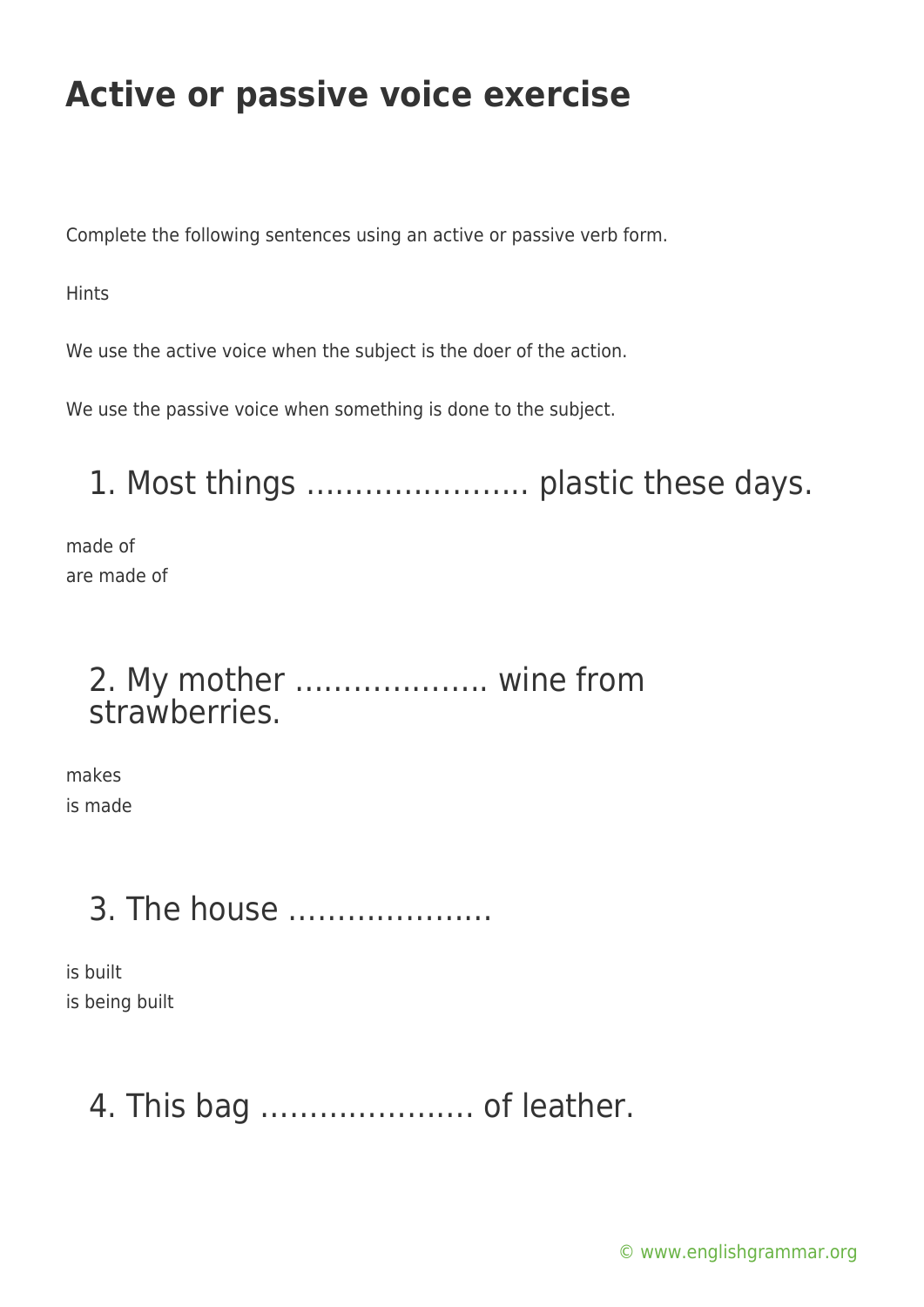made is made

### 5. It ………………. disappeared. I can't see it now.

has has been

## 6. Their house ………………… last week.

sold was sold

#### 7. Do you think that the work ………………… by Friday?

is completed will be completed

## 8. These tablets ………………. with food.

need to take need to be taken

[© www.englishgrammar.org](https://www.englishgrammar.org/)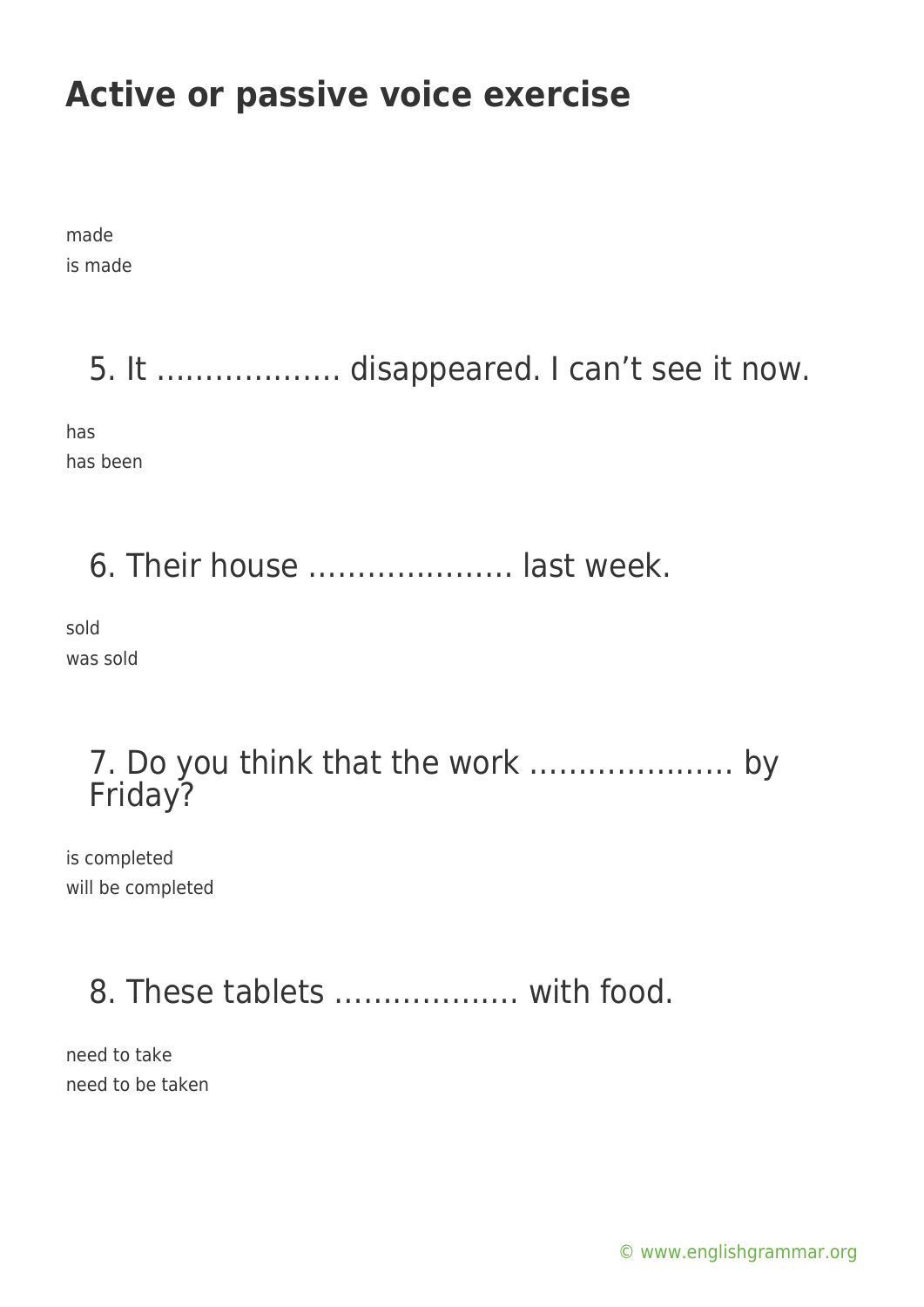#### 9. The postman …………………. this letter in the morning.

delivered was delivered

### 10. You ………………. the money last week.

should sent should have sent

#### Answers

- 1. Most things are made of plastic these days.
- 2. My mother makes wine from strawberries.
- 3. The house is being built.
- 4. This bag is made of leather.
- 5. It has disappeared. I can't see it now.
- 6. Their house was sold last week.
- 7. Do you think that the work will be completed by Friday?